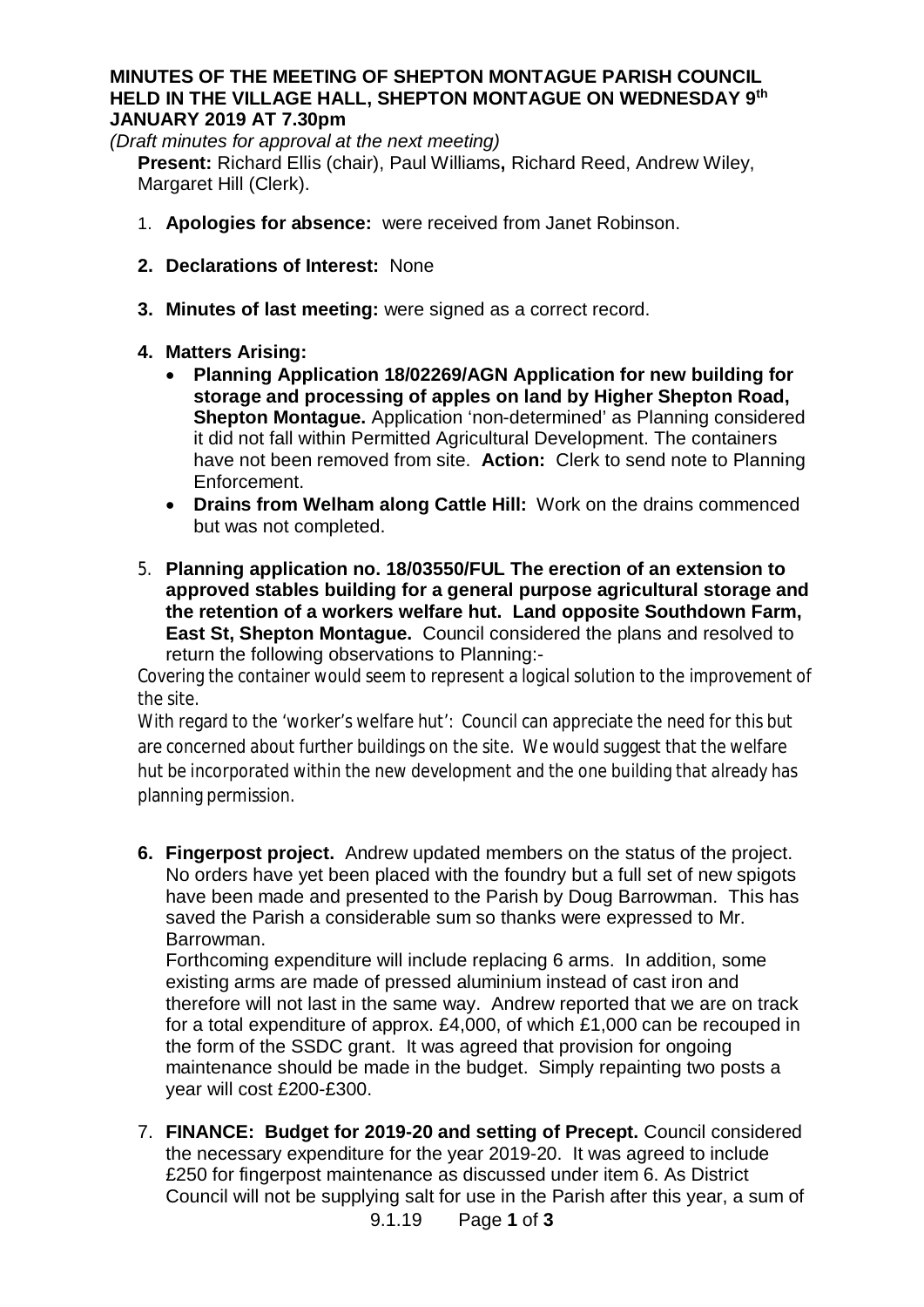£150 was agreed to be included in the budget to provide some for the Parish grit bins. The total anticipated expenditure for 2019-20 is £3,645. It was decided to set the precept at £2,090, an increase of £155 on last year. It was noted however, that prior to this, the precept had been kept at the same level since 2016. (See appendix A Budget for 2019-20.)

**Payments to Village Hall, C.A.B.** Cheques were signed for Village Hall - £100 and C.A.B.- £20.

## **8. Correspondence:**

- A list of vacancies to be filled at Emily Estates had been received and posted on the village website. Council welcomed these opportunities which will be filled as far as possible from local people. The clerk had received a comment that there did not seem to be a specific role for communicating with locals but members thought there was a P.R./community involvement person already in post. With the forthcoming opening of Emily Estates to the public in May, the clerk had received a suggestion that the Parish Council should make a formal request for a reduction in entrance price for local people. Members did not feel this was appropriate.
- · Somerset wood: The clerk had previously distributed correspondence about this Somerset County Council project which will lie within the parishes of Cheddon Fitzpaine and West Monkton. Parishes are being requested to precept funds annually proportional to the fallen of their Parish, for maintenance of trees. Members felt that as this wood was 33 miles away and unlikely to be accessed by local people from here, it would not be appropriate to commit money to this project.
- **9. A.o.b:** It was noted that Les Veryard had moved out of the village and members wished to recognize all the hard work he has done for the village over the years, including time on the Parish Council.

## **10. Open discussion**

There being no further business the meeting closed at 8.30 pm.

Chairman **Date**